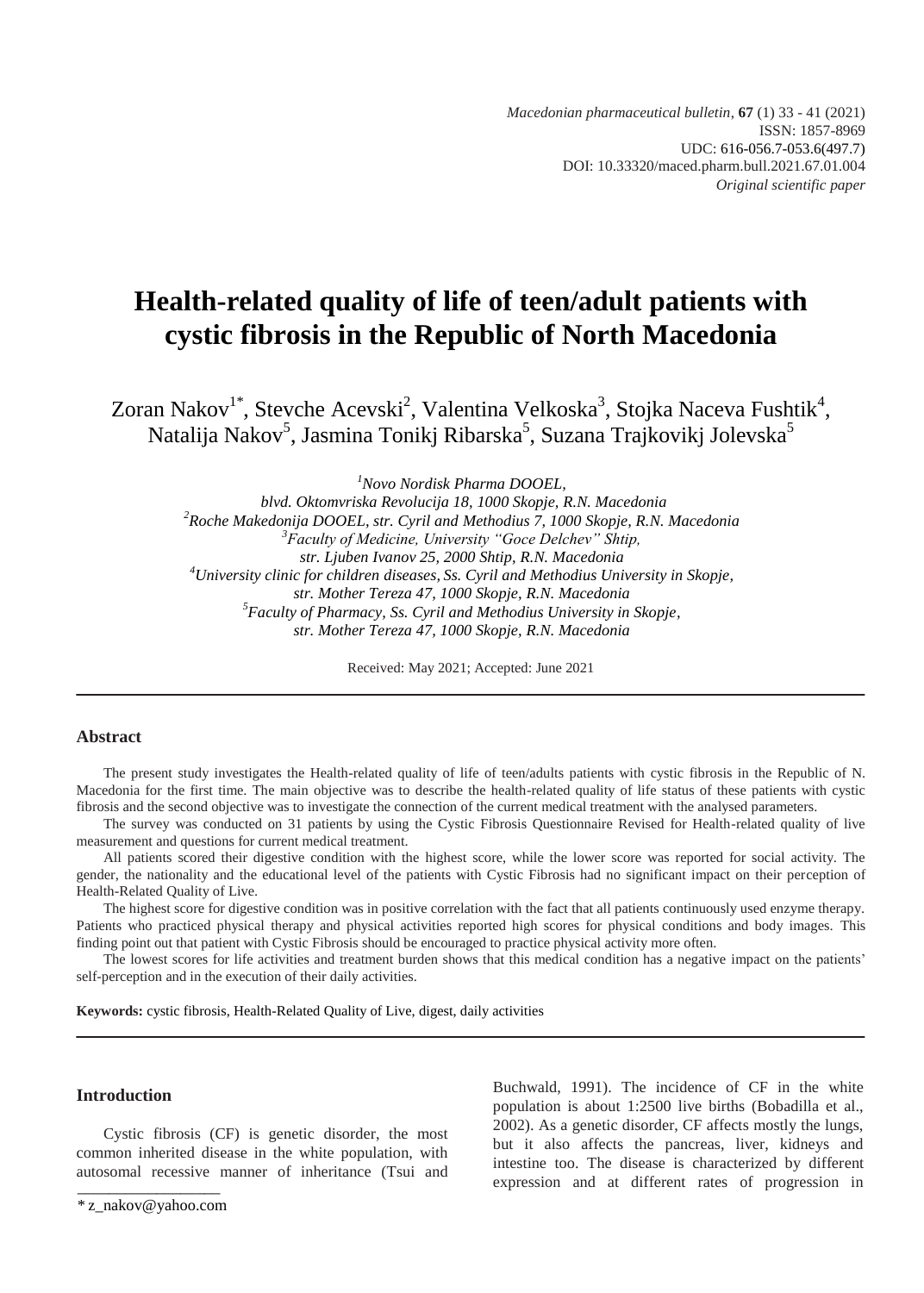different organs (www.cff.org). The clinical picture is dominated by symptoms of impaired functioning of the respiratory and intestinal tract (Naceva Fushtikj, 2012).

The median survival of CF patients has doubled since 1969 to 1990 from 14 to 28 years and in 2007 it was 37.4 years (Fitz Simmons, 1993; Zemanick et al., 2010). It is estimated that children born in the last decade, using the current standards of treatment in specialized centers for CF, could live for 40-45 years, even without further treatment progression (Elborn, 1993; Lewis et al., 2007). According to available data in 33 EU countries, more than 42000 patients with CF have been registered (www.ecfs.eu). In Republic of North Macedonia a total of 112 patients with CF have been registered at the beginning of 2017 [\(www.cf.mk\)](http://www.cf.mk/).

The treatment of the Macedonian teen/adults patients with CF is carried out at the Centre for Cystic Fibrosis, which is an integral part of the University Clinic for Children's Diseases - Skopje. This centre is also part of the Register of patients with cystic fibrosis at EU level the European Cystic Fibrosis Society Patient Registry (ECFSPR). The Centre for Cystic Fibrosis makes efforts related to the implementation of the European consensus on standards of care for patients with CF (Kerem et al., 2005).

Health-related quality of life (HRQoL) is a parameter that is examined in the area of clinical effectiveness. HRQoL can be defined as a patient's general subjective perception of the effect of illness and intervention on physical, psychological and social aspects of daily life [\(www.ispor.org/workpaper/emea-hrql-guidance.pdf5;](http://www.ispor.org/workpaper/emea-hrql-guidance.pdf%205)  [www.fda.gov/downloads/drugs/](http://www.fda.gov/downloads/drugs/)

guidances/ucm193282.pdf 2009).

Physical functioning refers to mobility, self-care, usual activities and other functional abilities. Psychological health includes elements like cognitive functioning, emotional distress and anxiety. Finally, social health refers to the quantity and quality of social contacts and interactions (Goodman, 1998). A single domain, e.g. physical functioning, is insufficient to cover HRQoL, even though it is an endpoint relevant to patients (Jackowski and Guyatt, 2003).

The measurement of HRQoL is particularly important in chronic diseases where an assessment of the impact of the intervention should be made in order to improve the functional capabilities of the patients. HRQoL measurements could be conducted using generic HRQoL instruments, disease-specific HRQoL instruments or population-specific HRQoL instruments

(www.eunethta.eu).

In Republic of North Macedonia, the HRQoL survey of patients with CF has not been conducted before. The main goal of this survey was to describe the current health status of patients with CF in R. of North Macedonia. The second goal was to investigate the connection of the current medical treatment with the HRQoL parameters. This study covered adult patients with different ethnic backgrounds.

#### **Material and methods**

The participants included in this research were adolescents and adult patients  $(≥ 14$  years of age). The treatment is carried out at the Center for Cystic Fibrosis, University Clinic for Children's Diseases - Skopje.

The survey of the patients was conducted by using the available Macedonian version of Cystic Fibrosis Questionnaire Revised (CFQ-R) as a disease-specific HRQoL instrument. (Henry et al., 2017). Previously, consent to use this questionnaire was provided. Additional questions for current medical treatment/therapy were prepared by the physician (Macedonian national leader for treatment of CF), who is responsible for the medical treatment of these patients.

The questions given in this diseases-specific HRQoL instrument covered three modules: HRQoL, symptoms and overall health perception

The CFQ-R Adults cover eight domains from HRQoL module (Physical Functioning, Vitality, Emotional state, Social limitations, Role Limitations/School Performance, Body Image, Eating Disturbances, Treatment burden), three domains from symptoms module (Respiratory, Digestive and Weight) and one domain from health perception scale (Health Status, present/evolution).

The survey was conducted for a period of nine months. The questionnaires were administrated as a selfadministered. CFQ-R questionnaires were distributed during the regular control process of patients and after their fill at home, patients were asked to return the questionnaires at the next control.

In total 31 patients were cover with these CFQ-R Teen/Adults questionnaire. All involved patients were informed about the study objectives and data confidentiality, and were asked to indicate their agreement to participate.

The answers of the questions from HRQoL module were given as a 5 distinct 4-point Likert scales (always/often/sometime/never). The score was ranged between 0 to 100, whereas higher scores representing a better health.

The statistical analysis was performed using SPSS statistical software (available with the questionnaire, SPSS statistical software), Student t-test for independent samples, Mann-Whitney nonparametric test, Analysis of Variance-post hoc Tukey test, Kruskal-Wallis ANOVApost hoc Mann-Whitney test, Pearson test and Spearman test.

## **Results**

Thirty-one patients (adults and adolescents) were involved in HRQoL survey and 12 domains (HRQoL, symptoms and health status) were analyzed. Among them there were 20 men and boys (64.52%) and 11 women and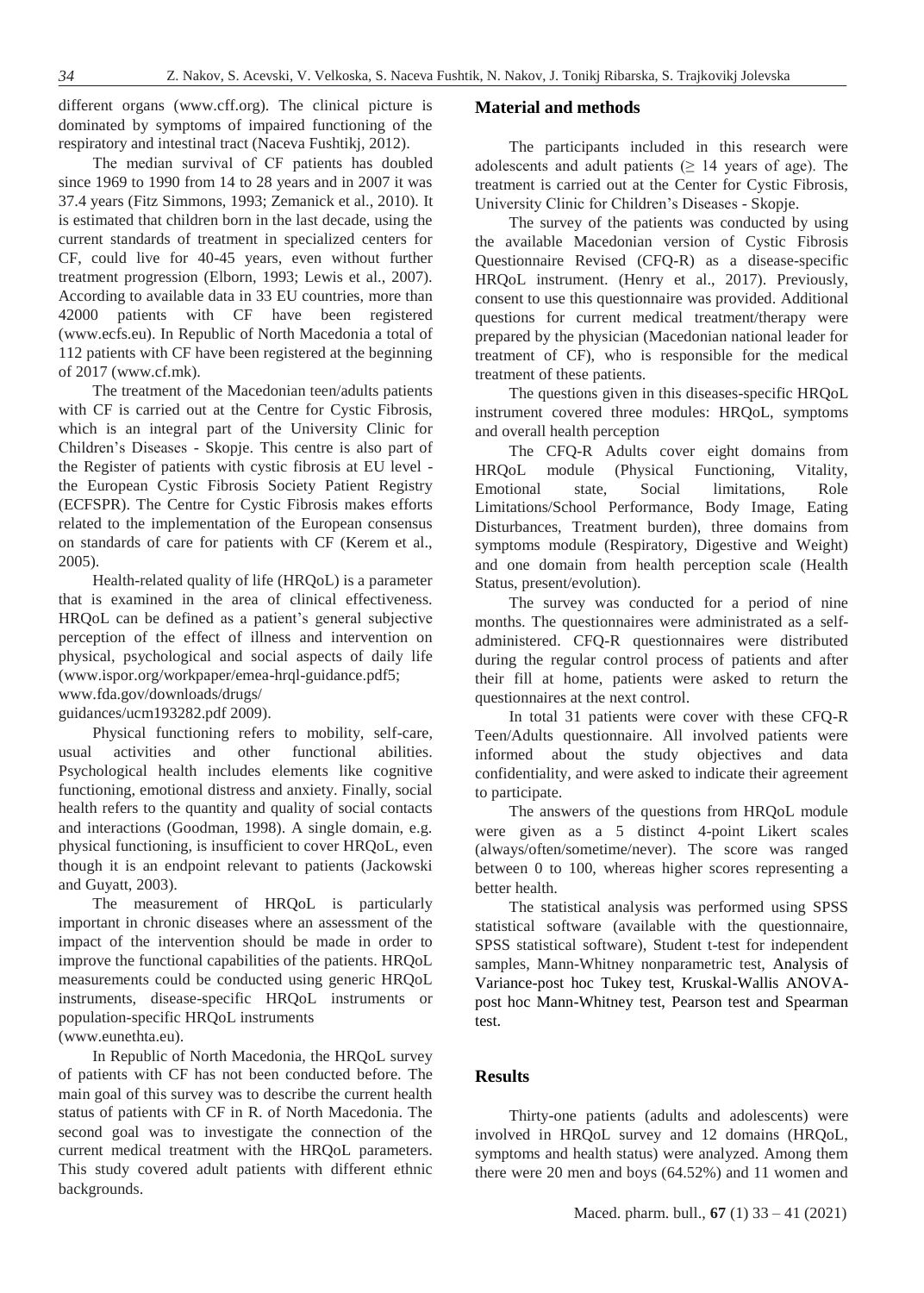|                             | Gender             |  |
|-----------------------------|--------------------|--|
| Male                        | 20 (64.52 %)       |  |
| Female                      | 11 (35.48 %)       |  |
|                             | Age                |  |
| $38 - 47$                   | $2(6.45\%)$        |  |
| $27 - 37$                   | 7(22.58%)          |  |
| $17 - 26$                   | $10(32.26\%)$      |  |
| $14 - 16$                   | 12 (38.71 %)       |  |
|                             | Nationality        |  |
| Ethnic Macedonians          | 23 (74.19 %)       |  |
| Ethnic Albanians            | 5(16.13%)          |  |
| Other                       | $1(3.23\%)$        |  |
| I prefer not to response    | 2(6.45%)           |  |
|                             | Level of education |  |
| Primary education           | $9(29.03\%)$       |  |
| Part of secondary education | $4(12.9\%)$        |  |
| Secondary education         | 11 (35.48 %)       |  |
| High education              | $7(22.58 \&)$      |  |

Table 1. The socio-demographic profile of these patients

girls (35.48%). The ethnic structure of the patients was dominated by ethnic Macedonians. According to the level of education, the most prevalent were patients with completed secondary school.

The socio-demographic profile (gender, age, nationality and level of education) of all included teen/adults patients with CF patients is presented in Table 1.

The descriptive parameters for all 12 domains are presented in Table 2. All patients (adults and adolescents) scored their digestive condition with the highest score (mean 87.81±16.6; med 100; IQR 22.2), while the lower score was reported for social activity (mean 49.64 $\pm$ 8.6; med 50; IQR 11.1).

The male patients scored their physical condition (*p=0.39*), vitality (*p=0.9*), social activity (*p=0.43*) and role  $(p=0.66)$  not significantly higher compared to female patients. The female patients scored higher their emotional condition (*p=0.55*), eating (*p=0.77*), treatment burden (*p=0.98*), health perception (*p=0.64*), body image (*p=0.39*), weight (*p=0.84*) and respiratory function  $(p=0.41)$ , but these differences were not significant. The identical scores, from male and female patients, were given for their digestive condition (Table 3).

The results showed that there were not statistical significantly difference in HRQoL perception between Albanian and Macedonian patients with CF (Table 4).

The education level of the patients with CF has no statistically significant influence on the self-perception of physical condition (*p=0.355*), vitality (*p=0.71*), emotional condition (*p=0.45*), eating (*p=0.79*), treatment burden (*p=0.26*), health perception (*p=0.5*), social activity (*p=0.24*), body image (*p=0.44*), role (*p=0.92*), weight (*p=0.79*) and respiratory function (*p=0.38*). The education level was found significant only for the perception of the digestive condition as a part of HRQoL (*p=0.012*) (Table 5).

Table 2. Descriptive parameters for analyses of HRQoL domains

| Variable                  | N  | $Mean \pm SD$    | Median (IQR)  | $min - max$     |
|---------------------------|----|------------------|---------------|-----------------|
| Physical                  | 31 | $73.52 \pm 18.3$ | 75.0 (33.33)  |                 |
| Vitality                  | 31 | $68.01 \pm 19.0$ |               | $33.3 - 100$    |
| Emotion                   | 31 | $74.19 \pm 20.9$ | 80.0 (33.33)  |                 |
| Eating                    | 31 | $79.93 \pm 20.2$ | 88.89 (33.33) |                 |
| <b>Treatment Burden</b>   | 31 | $59.86 \pm 21.6$ | 66.67 (33.33) |                 |
| <b>Health Perceptions</b> | 31 | $70.25 \pm 21.2$ |               | $11.11 - 100$   |
| Social                    | 31 | $49.64 \pm 8.6$  | 50.0 (11.11)  |                 |
| Body Image                | 31 | $77.42 \pm 22.9$ | 77.78 (44.4)  |                 |
| Role                      | 31 | $78.76 \pm 18.4$ | 83.33 (25)    |                 |
| Weight                    | 31 | $80.64 \pm 29.5$ | 100.0(33.33)  |                 |
| Respiratory               | 31 | $73.65 \pm 15.3$ |               | $33.33 - 94.44$ |
| Digest                    | 31 | $87.81 \pm 16.6$ | 100.0 (22.22) |                 |

Standard deviation (SD), Interquartile range (IQR), Number of patients (N), no statistical significance (ns)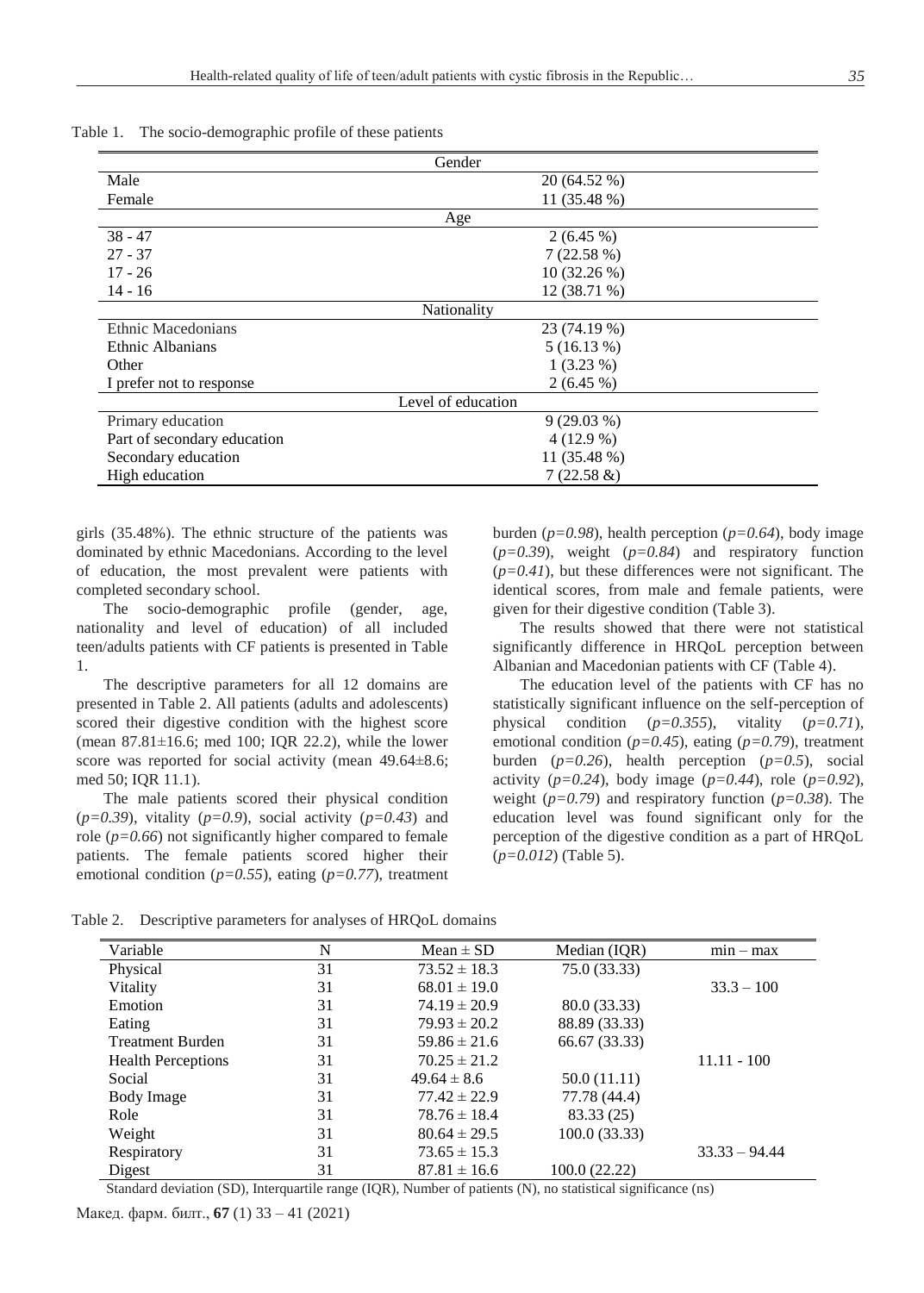| <b>Descriptive Statistics</b>           | Gender           |                  |                                |
|-----------------------------------------|------------------|------------------|--------------------------------|
| mean $\pm$ SD *(min-max)<br>median(IQR) | male $N=20$      | female $N=11$    | p value                        |
| Physical                                | $74.37 \pm 20.6$ | $71.97 \pm 14.1$ | $b_{\rm p=0.39 \; ns}$         |
|                                         | 79.16 (29.7)     | 70.83 (29.7)     |                                |
| Vitality                                | $68.33 \pm 18.6$ | $67.42 \pm 20.6$ | $a$ <sub>p=0.9</sub> ns        |
|                                         | $66.67 - 83.33$  | $66.67 - 75.0$   |                                |
| Emotion                                 | $72.33 \pm 22.2$ | $77.58 \pm 19.1$ | $b_{\rm p=0.55}$ ns            |
|                                         | 73.33(45)        | 86.67 (26.7)     |                                |
|                                         | $79.44 \pm 19.5$ | $80.81 \pm 22.3$ | $b_{\rm p=0.77 \; ns}$         |
| Eating                                  | 83.33 (41.7)     | 88.89 (33.3)     |                                |
| <b>Treatment Burden</b>                 | $59.44 \pm 22.9$ | $60.61 \pm 20.1$ | $b_{\text{p}=0.98}$ ns         |
|                                         | 61.11(41.7)      | 66.67 (33.3)     |                                |
|                                         | $68.89 \pm 22.7$ | $72.73 \pm 18.8$ | $np=0.64$ ns                   |
| <b>Health Perceptions</b>               | $11.11 - 100$    | $33.33 - 100$    |                                |
| Social                                  | $50.56 \pm 8.2$  | $47.98 \pm 9.4$  | $b_{\rm p=0.43 \; ns}$         |
|                                         | 51.0(5.6)        | 50.0(11.1)       |                                |
|                                         | $73.89 \pm 26.1$ | $83.84 \pm 14.4$ | $b_{\rm p=0.39 \; ns}$         |
| <b>Body Image</b>                       | 77.78 (41.7)     | 88.89 (22.2)     |                                |
|                                         | $80.0 \pm 17.6$  | $76.51 \pm 20.3$ | $b_{\text{p}=0.66}$ ns         |
| Role                                    | 83.33 (22.9)     | 75.0(33.3)       |                                |
|                                         | $80.0 \pm 29.4$  | $81.82 \pm 31.1$ | $b_{\text{p}=0.84}$ ns         |
| Weight                                  | 100(33.3)        | 100(33.3)        |                                |
|                                         | $71.94 \pm 16.4$ | $76.77 \pm 13.1$ | $a$ p=0.41 ns                  |
| Respiratory                             | $33.33 - 94.44$  | $55.56 - 94.44$  |                                |
|                                         | $87.78 \pm 17.2$ | $87.88 \pm 16.1$ | $b_{\text{p=0.97} \text{ ns}}$ |
| Digest                                  | 100(22.2)        | 100(22.2)        |                                |

Table 3. Descriptive statistics for all analyzed HRQoL domains presented by gender

<sup>a</sup>p(Student t-test for independent samples); <sup>b</sup>p(Mann-Whitney test); Standard deviation (SD), Interquartile range (IQR), Number of patients (N), no statistical significance (ns)

At the time of the study, all analyzed patients received enzyme therapy and inhaled mucolytic. 29 patients (93.55%) practiced physical therapy, 25 patients (80.64%) received an antibiotic through inhalation, 22 patients (70.97%) took vitamins, while 9 patients (29.03%) received an antibiotic per os.

18 patients (58.06%) received antibiotic treatment per os during the last year and 11 of them (35.48%), due to exacerbation of the disease and worsening of the health condition, were hospitalized. High scores of 87.81, 80.64 and 79.93 were given for digestive condition, weight and eating condition, respectively.

The majority of the patients in this group believe that physical exercises have a positive impact on their health status (Table 6).

### **Discussion**

The gender of the patients with CF at the age of 14 and older had no significant impact on their perception of HRQoL. The review of the literature data showed that Dębska et.al. (2003) also reported that there is no statistically significant difference between the genders. The only statistically significant difference in HRQoL parameters between women and men, was found for the Physical parameter. However, the study conducted by Gee et al. (2003), refers differences in the assessment of HQoL between men and female.

Finding that males have a poorer body image than females is in line with previous research by Abbott et al. (2000). The available literature data show that some findings (Gee et al., 2003) are not in accordance with the study results obtained in this research.

In one study was referred that there is a differences in the clinical manifestation of CF's symptoms between black and white patients (Hamosh et al., 1998). Тaking into account the fact that Macedonian and Albanian patients belong to the white race, differences in the manifestation of symptoms of CF are not expected. Reference this, the similar perception in HRQoL parameters (without statistical significance) between patients from these two ethnics was expected. The Macedonian patients reported higher score for emotion, eating, social activity, role and digestive condition, but there was no statistically significant difference. The physical condition, vitality, treatment burden, health perception body image, weight and respiratory function were scored not significantly higher by the patients with Albanian nationality in comparison with the patients from Macedonian nationality.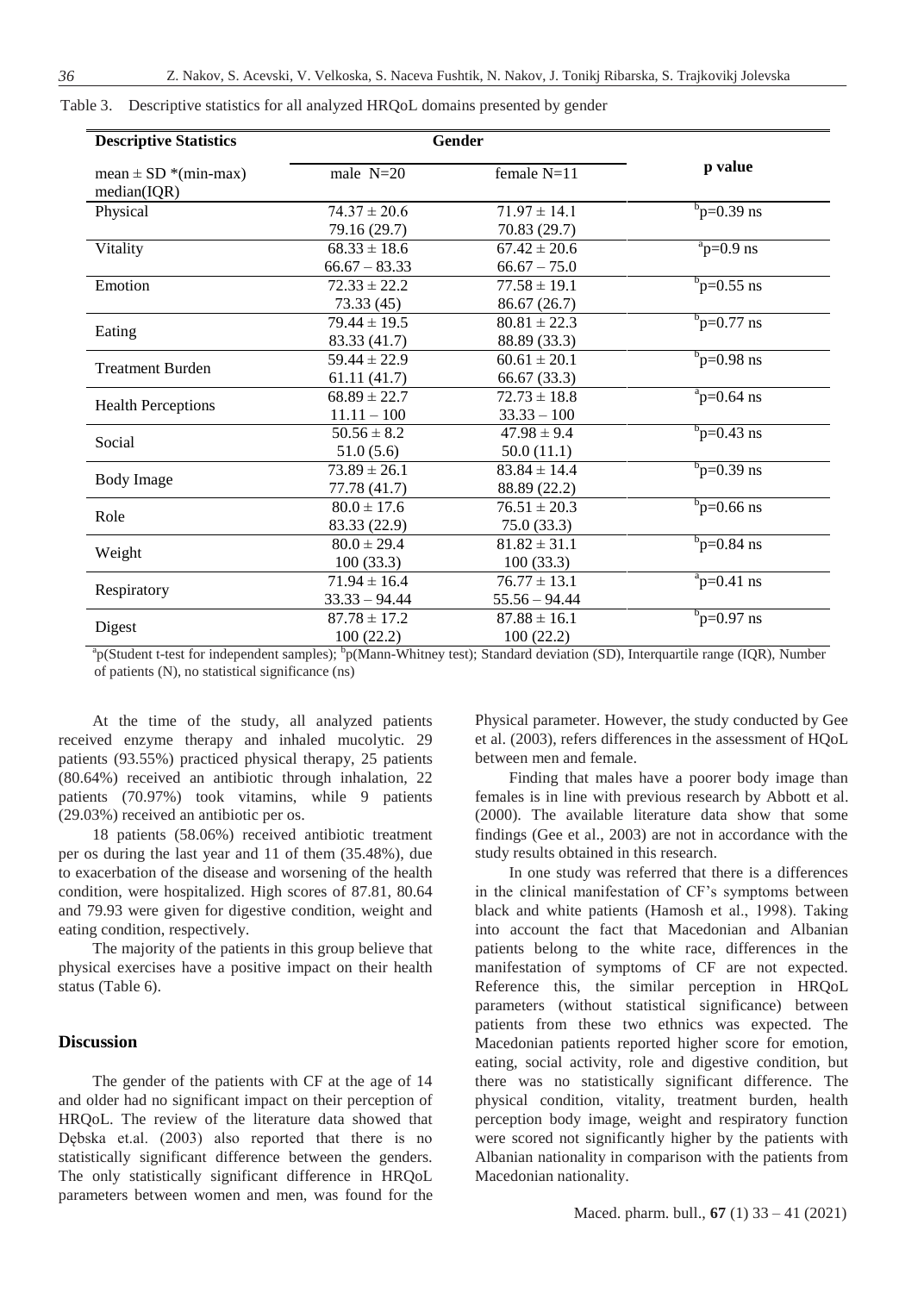| <b>Descriptive</b> |                             | <b>Ethnicity</b> |       |                  |                                |
|--------------------|-----------------------------|------------------|-------|------------------|--------------------------------|
| <b>Statistics</b>  | ethnic                      | ethnic Albanian  | other | prefer not to    |                                |
| $mean \pm SD$      | Macedonian                  | $N=5$            | $N=1$ | answer           | p value                        |
| *(min-max)         | $N=23$                      |                  |       | $N=2$            |                                |
| median(IQR)        |                             |                  |       |                  |                                |
| Physical           | $72.83 \pm 19.9$            | $83.33 \pm 8.8$  | 70.83 | $58.33 \pm 5.9$  | $b_{\text{p=0.26} \text{ ns}}$ |
|                    | 75.0 (33.33)                | 83.333 (16.7)    |       | 58.333           |                                |
| Vitality           | $68.84 \pm 19.2$            | $70.0 \pm 19.2$  | 66.67 | $54.17 \pm 29.5$ | $a$ <sub>p=0.93</sub> ns       |
|                    | $33.33 - 100$               | $41.67 - 91.67$  |       | $33.33 - 75.0$   |                                |
| Emotion            | $75.36 \pm 22.4$            | $68.0 \pm 19.7$  | 86.67 | $70.0 \pm 14.1$  | $b_{\text{p=0.5} \text{ ns}}$  |
|                    | 80.0 (40)                   | 66.67(36.7)      |       | 70.0             |                                |
|                    | $81.64 \pm 19.7$            | $71.11 \pm 25.6$ | 66.67 | $88.89 \pm 15.7$ | $b_{\text{p=0.31} \text{ ns}}$ |
| Eating             | 88.89 (33.3)                | 77.78 (50)       |       | 88.89            |                                |
| Treatment          | $58.45 \pm 22.1$            | $68.89 \pm 21.4$ | 55.55 | $55.56 \pm 31.4$ | $b_{\text{p=0.34} \text{ ns}}$ |
| <b>Burden</b>      | 55.56 (33.3)                | 77.78 (33.3)     |       | 55.56            |                                |
| Health             | $70.05 \pm 22.8$            | $77.78 \pm 7.9$  | 66.67 | $55.56 \pm 31.4$ | $np=0.43$ ns                   |
| Perceptions        | $11.11 - 100$               | $66.67 - 88.89$  |       | $33.33 - 77.78$  |                                |
| Social             | $50.24 \pm 8.3$             | $48.89 \pm 12.7$ | 50.0  | $44.44 \pm 0$    | $b_{\rm p=0.77 \; ns}$         |
|                    | 51(11.1)                    | 50 (19.4)        |       | 44.44            |                                |
|                    | $\overline{74.39} \pm 24.0$ | $93.33 \pm 9.9$  | 55.56 | $83.33 \pm 23.6$ | $b_{\text{p}=0.099}$ ns        |
| <b>Body Image</b>  | 77.78 (33.3)                | 100(16.7)        |       | 83.33            |                                |
| Role               | $79.71 \pm 20.7$            | $78.33 \pm 9.5$  | 66.67 | $75.0 \pm 11.8$  | $b_{\rm p=0.89 \; ns}$         |
|                    | 83.33 33.3()                | 75.0(16.7)       |       | 75.0             |                                |
|                    | $78.26 \pm 32.7$            | $93.33 \pm 14.9$ | 66.67 | $83.33 \pm 23.6$ | $b_{\text{p=0.33} \text{ ns}}$ |
| Weight             | 100(33.3)                   | 100(16.7)        |       | 83.33            |                                |
|                    | $72.71 \pm 16.6$            | $81.11 \pm 8.4$  | 77.78 | $63.89 \pm 11.8$ | $np=0.34$ ns                   |
| Respiratory        | $33.33 - 94.44$             | $72.22 - 88.89$  |       | $55.56 - 72.22$  |                                |
|                    | $87.92 \pm 16.7$            | $86.67 \pm 18.3$ | 100   | $83.33 \pm 23.6$ | $b_{\rm p=0.88 \; ns}$         |
| Digest             | 100(22.2)                   | 88.89 (27.8)     |       | 83.33            |                                |

Table 4. Descriptive statistics for all analyzed HRQoL domains presented by ethnicity

<sup>a</sup>p(Student t-test for independent samples); <sup>b</sup>p(Mann-Whitney test); Standard deviation (SD), Interquartile range (IQR), Number of patients (N), no statistical significance (ns)

All seven patients with faculty degree, scored their digestive function with the highest score 100. The lowest score for digestive function was obtained from patients with partially completed secondary education, with mean score 69.44 and mediana 66.67 (*p=0.012*). Contrary to our finding, the education level of Polish and Greek patients had а significant influence for scoring of all HRQoL parameters (Borawska-Kowalczyk, 2015; Stofa et al., 2016). The reason why the education level of the patients with CF in R. of North Macedonia has no statistical impact on the HRQoL scoring could be explained by the fact that the Macedonian health care givers pay more attention on the patients with lower education.

In terms of frequency of practicing physical therapy, most of the answers were "at least twice" and "at least once a day". Half of the patients (48.39%) answered that they are physically active for more than 30 minutes per day. Walking is the most common type of practiced physical activity by the patients with CF older than 14 years. Almost 71% of the patients practice walking and about 50% of patients used cycling. After a certain physical activity, 16.13% of the patients did not feel any

Макед. фарм. билт., **67** (1) 33 – 41 (2021)

change, 38.71% answered that the physical activity acts favorably on their condition (more easily breathed and less clogged), while 35.48% of the patients answered that they were coughing more secret. Patients who practiced physical therapy and physical activities reported high scores for physical conditions and body images. Previous reports also have indicated that regular physical activity had a positive impact on lung function in patients with CF (Schneiderman et al., 2014; Swisher and Erickson, 2008).

The lowest score for social activity (49.64) and treatment burden was reported within our previous study (Nakov et al., 2020). This fact could be explained by the negative impact of their medical condition in their selfperception and in the execution of their daily social activities.

The findings of the obtained high scores for digestive condition, weight and eating condition, are in a positive correlation with the fact that all patients included in this survey (N=31) took enzyme therapy. Most of surveyed patients (N=22) used vitamin therapy too. All surveyed patients used mucolytic through inhalation and majority of the patients (80.64%) also used antibiotic through inhalation. These results are in a positive correlation with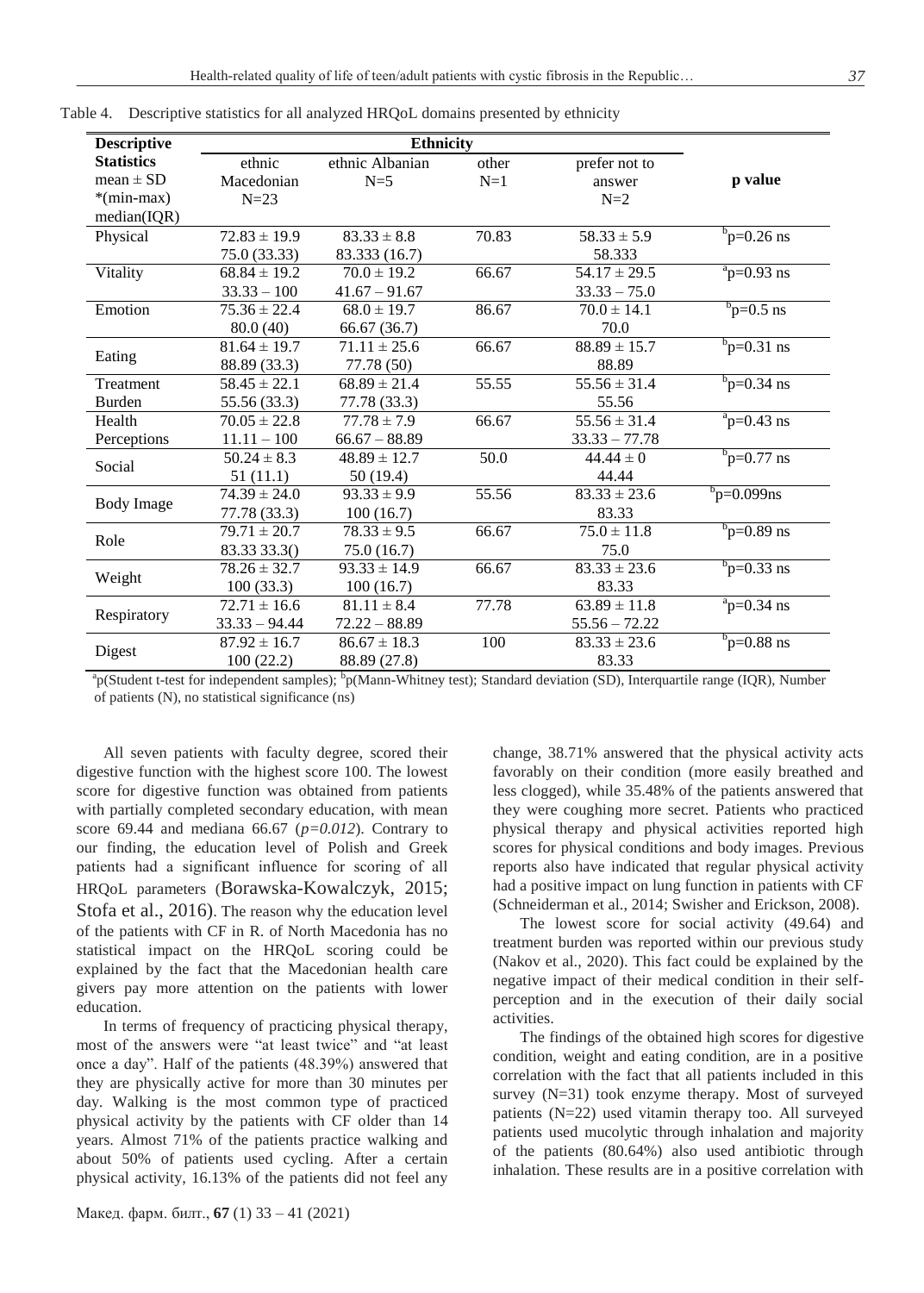| <b>Descriptive</b>      | Level of completed education |                   |                  |                  |                                |
|-------------------------|------------------------------|-------------------|------------------|------------------|--------------------------------|
| <b>Statistics</b>       | Primary school               | Part of           | Secondary        | Faculty          |                                |
| $mean \pm SD$           | $N=9$                        | secondary         | school           | $N=7$            | p value                        |
| $*(min-max)$            |                              | school            | $N=11$           |                  |                                |
| median(IQR)             |                              | $N=4$             |                  |                  |                                |
| Physical                | $75.93 \pm 23.1$             | $78.12 \pm 16.8$  | $76.14 \pm 15.5$ | $63.69 \pm 16.8$ | $b_{\text{p=0.35} \text{ ns}}$ |
|                         | 87.50 (33.3)                 | 83.33 (30.2)      | 79.17 (20.8)     | 70.83 (16.7)     |                                |
| Vitality                | $70.37 \pm 21.7$             | $72.92 \pm 29.93$ | $68.94 \pm 14.9$ | $60.71 \pm 16.5$ | $\frac{a}{p}$ =0.71 ns         |
|                         | $33.33 - 100$                | $33.33 - 100$     | $41.7 - 91.7$    | $33.33 - 75$     |                                |
| Emotion                 | $65.92 \pm 19.8$             | $76.67 \pm 20.0$  | $78.18 \pm 23.7$ | $77.14 \pm 19.9$ | $b_{\text{p=0.45} \text{ ns}}$ |
|                         | 73.33 (33.3)                 | 73.33 (36.7)      | 86.67(40)        | 80.0(40)         |                                |
|                         | $75.31 \pm 20.6$             | $83.33 \pm 21.9$  | $83.84 \pm 21.9$ | $77.78 \pm 19.2$ | $b_{\text{p=0.79}}$ ns         |
| Eating                  | 66.67 (38.9)                 | 88.88 (38.9)      | 88.89 (33.3)     | 77.78 (44.4)     |                                |
| <b>Treatment Burden</b> | $70.37 \pm 16.7$             | $55.56 \pm 20.3$  | $59.59 \pm 23.9$ | $49.21 \pm 22.1$ | $\frac{b}{p=0.27}$ ns          |
|                         | 77.78 (27.8)                 | 55.56 (38.9)      | 55.56 (44.4)     | 44.44 (44.4)     |                                |
| Health                  | $74.07 \pm 16.7$             | $66.67 \pm 28.7$  | $74.75 \pm 15.8$ | $60.32 \pm 29.3$ | $a$ <sub>p=0.5</sub> ns        |
| Perceptions             | $44.44 - 100$                | $33.33 - 100$     | $44.44 - 100$    | $11.11 - 100$    |                                |
| Social                  | $48.15 \pm 11.1$             | $44.44 \pm 12.0$  | $53.54 \pm 4.5$  | $48.41 \pm 6.9$  | $b_{\text{p}=0.24}$ ns         |
|                         | 50.0(19.4)                   | 47.22 (22.2)      | 55.56 (5.6)      | 50.0(5.6)        |                                |
| <b>Body Image</b>       | $82.72 \pm 17.7$             | $63.89 \pm 18.9$  | $81.82 \pm 15.1$ | $71.43 \pm 37.3$ | $b_{\text{p=0.44} \text{ ns}}$ |
|                         | 88.89 (33.3)                 | 61.11(36.1)       | 88.89 (11.1)     | 88.89 (44.4)     |                                |
| Role                    | $78.71 \pm 21.3$             | $79.17 \pm 14.4$  | $79.54 \pm 21.8$ | $77.38 \pm 13.4$ | $b_{\text{p}=0.92 \text{ ns}}$ |
|                         | 83.33 (37.5)                 | 75.0(25)          | 83.33 (33.3)     | 83.33 (25)       |                                |
| Weight                  | $77.78 \pm 33.3$             | $75.0 \pm 31.9$   | $87.88 \pm 22.5$ | $76.19 \pm 37.1$ | $b_{\text{p}=0.79}$ ns         |
|                         | 100(33.3)                    | 83.33 (58.3)      | 100(33.3)        | 100(33.3)        |                                |
| Respiratory             | $75.31 \pm 15.9$             | $63.89 \pm 13.2$  | $78.28 \pm 12.5$ | $69.84 \pm 18.7$ | $\frac{a}{2}$ p=0.38 ns        |
|                         | $50.0 - 94.44$               | $55.56 - 83.33$   | $50.0 - 94.44$   | $33.33 - 94.4$   |                                |
|                         | $83.95 \pm 19.3$             | $69.44 \pm 13.9$  | $89.89 \pm 14.4$ | $100 \pm 0$      | $b_{\rm p=0.012~sig}$          |
| Digest                  | 88.89 (27.8)                 | 66.67(25)         | 100(22.2)        | 100              |                                |

Table 5. Descriptive statistics for all analyzed HRQoL domains presented by level of completed education

<sup>a</sup>p (Analysis of Variance; post hoc Tukey test), <sup>b</sup>p(Kruskal-Wallis ANOVA; post hoc Mann-Whitney test), Standard deviation (SD), Interquartile range (IQR), Number of patients (N), no statistical significance (ns)

Table 6. Impact of physical exercises of patients' health

| Do you think that physical exercises and sports are important for your health? |             |  |  |
|--------------------------------------------------------------------------------|-------------|--|--|
| Yes, I feel better<br>22 (70.97%)                                              |             |  |  |
| Rarely exercise                                                                | 8 (25.81%)  |  |  |
| I do not have a time to practice                                               |             |  |  |
| I feel tired                                                                   | $1(3.23\%)$ |  |  |

the fact that the respiratory function is scored with relatively high score of 73.65. The benefit of the enzyme, antibiotic and physical therapy on the digestive condition and the respiratory function was also observed for pediatric CF patients in R. North Macedonia (Nakov et al., 2019).

## **Conclusion**

In conclusion, the HRQoL study of teen/adult patients with CF in the R. of North Macedonia was conducted for the first time.

The findings of our study revealed that the nationality (Macedonian or Albanian) and the gender have no statistically significant impact on the perception for HRQoL.

The highest score for digestive condition in all analyzed subjects was in positive correlation with the fact that all patients continuously used enzyme therapy, thereby indicating the important role of this kind of therapy in patients with CF. This study also revealed that, in contrary to other countries, the level of education in teen/adult patients with CF in R. of North Macedonia has no statistical impact on the HRQoL scoring on the perception of their digestive function. The obtained results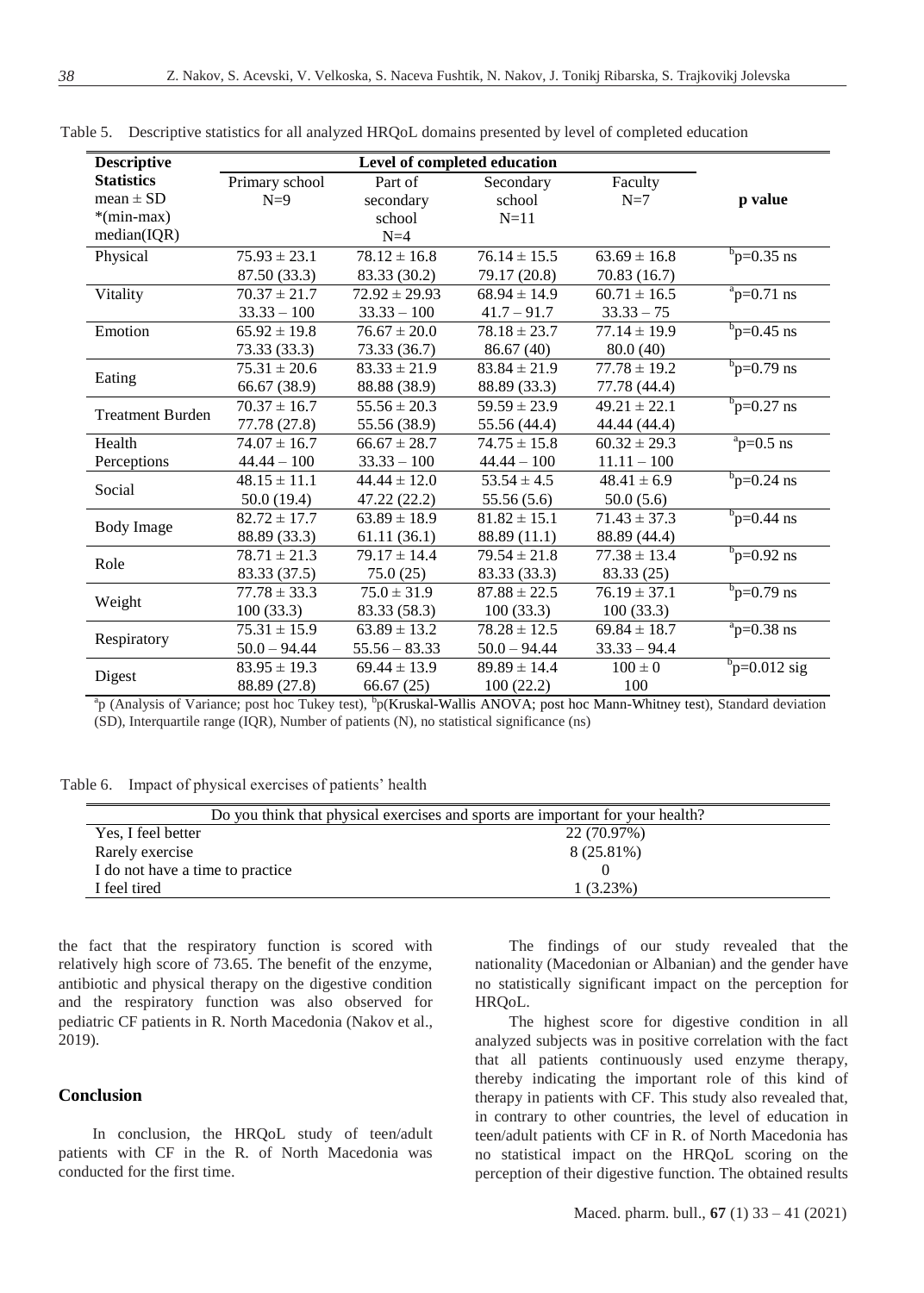could be explained by the fact that the Macedonian health care givers pay more attention on the patients with lower education.

Patients who practiced physical therapy and different physical activities (waking, cycling) reported relatively high scores for physical conditions and body images. This finding underline the importance of the physical activity and the need of encouraging the patients with CF to practice physical activity more often.

#### **Acknowledgments**

We would like to express our sincere gratitude to the developers of the Cystic Fibrosis Questionnaire (CFQ) / Cystic Fibrosis Questionnaire Revised (CFQ-R): B Henry, P Aussage, C Grosskopf, JM Goehrs, R Launois and the French CFQOL Study Group and to the developer of the English CFQ / CFQ-R: Dr. Alexandra Quittner Department of Psychology, University of Miami- Coral Gables, FL 33124-0751 Phone 305-284-2814, Fax: 305- 284-3402, E-mail:aquittner@miami.edu.

#### **References**

Abbott, J., Conway, S., Etherington, C., Fitzjohn, J., Gee, L., Morton, A., Musson, H., Webb, A.K., 2000. Perceived body image and eating behavior in young adults with cystic fibrosis and their healthy peers. Journal of Behavioral Medicine 23(6), 501-517. Available at:

[https://doi.org/10.1023/a:1005532602084.](https://doi.org/10.1023/a:1005532602084)

- Association for cystic fibrosis. Available at: [www.cf.mk](http://www.cf.mk/) (Last accessed: 30.03.2021).
- Bobadilla, J.L., Macek, M., Fine, J.P., Farrell, P.M. 2002. Cystic fibrosis: A worldwide analysis of CFTR mutation. Correlation with incidence data and application to screening. Human Mutation 19, 575-606. Available at: https//doi.org/10.1002/humu.10041.
- Borawska-Kowalczyk, U., Sands, D., 2015. Determinants of health-related quality of life in polish patients with CF adolescents' and parents' perspectives. Developmental Period Medicine 19, 127-136.
- Cystic fibrosis foundation. Available at: <https://www.cff.org/What-is-CF/About-Cystic-Fibrosis> (Last accessed: 03.04.2021).
- Dębska, G., 2003. Jakość życia chorych na mukowiscydozę. Acta Pneumonologica et Allergologica Pediatrica 6(3), 39– 42.
- Elborn, J.S., Shale, D.J., Briton, J.R., 1991. Cystic fibrosis current survival and population estimates to year 2000. Thorax 46, 881-885. Available at: [https://doi.org/10.1136/thx.46.12.881.](https://doi.org/10.1136/thx.46.12.881)
- European Cystic Fibrosis Society Patient Registry. Available at: <https://www.ecfs.eu/projects/ecfs-patient-registry/project> (Last accessed: 30.03.2021).
- EUnetHTA Joint Action 2, Work Package 8. HTA Core Model ® version 3.0 (Pdf), 2016. Available at: [www.htacoremodel.info/BrowseModel.aspx](http://www.htacoremodel.info/BrowseModel.aspx) (Last accessed: 25.03.2021).

EUnetHTA - European network for Health Technology Assessment, 2013. Guideline - Endpoints used for relative effectiveness assessment of pharmaceuticals, HEALTH-RELATED QUALITY OF LIFE and UTILITY MEASURES. Available at: [http://www.eunethta.eu/sites/5026.fedimbo.belgium.be/files](http://www.eunethta.eu/sites/5026.fedimbo.belgium.be/files/Health-related%20quality%20of%20life.pdf)

[/Health-related%20quality%20of%20life.pdf](http://www.eunethta.eu/sites/5026.fedimbo.belgium.be/files/Health-related%20quality%20of%20life.pdf) (Last accessed 22.03.2021).

European Medicines Agency, 2006. Reflection paper on the regulatory guidance for the use of health-related quality of life (HRQL) measures in the evaluation of medicinal products. London: EMA,

EMEA/CHMP/EWP/139391/2004. Available at:

[http://www.ispor.org/workpaper/emea-hrql-guidance.pdf 5](http://www.ispor.org/workpaper/emea-hrql-guidance.pdf%205) (Last accessed: 25.03.2021).

Food and Drug Administration, 2009. Guidance for Industry. Patient-Reported Outcome Measures: Use in Medical Product Development to Support Labeling Claims. Available at:

[https://www.fda.gov/downloads/drugs/guidances/ucm1932](https://www.fda.gov/downloads/drugs/guidances/ucm193282.pdf%202009) [82.pdf 2009](https://www.fda.gov/downloads/drugs/guidances/ucm193282.pdf%202009) (Last accessed: 25.03.2021).

- FitzSimmons, SC., 1993. The changing epidemiology of cystic fibrosis. The Journal of Pediatrics 122, 1-9. Available at: [https://doi.org/10.1016/s0022-3476\(05\)83478-x.](https://doi.org/10.1016/s0022-3476(05)83478-x)
- Gee, L., Abbott, J., Conway, S., 2003. Quality of life in cystic fibrosis: the impact of gender, general health perceptions and disease severity. Journal of Cystic Fibrosis 2, 206–213. Available at:

[https://doi.org/10.1016/S1569-1993\(03\)00093-6.](https://doi.org/10.1016/S1569-1993(03)00093-6)

- Goodman, C.S., 1998. Healthcare technology assessment: methods, framework, and role in policy making. The American Journal of Managed Care, Spec No. SP200-14, quiz SP215.
- Hamosh, A., FitzSimmons, S.C., Macek, M., Knowles, M.R., Rosenstein, B.J., Cutting, GR., 1998. Comparison of the clinical manifestations of cystic fibrosis in black and white patients. Journal of Pediatrics 132(2), 255-259. Available at[: https://doi.org/10.1016/s0022-3476\(98\)70441-x.](https://doi.org/10.1016/s0022-3476(98)70441-x)
- Henry, B., Aussage, P., Grosskopf, C., Goehrs, J.M., Launois, R., & the French CFQOL. 2017. Study Group: Cystic Fibrosis Questionnaire (CFQ); Cystic Fibrosis Questionnaire Revised (CFQ-R); Dr. Alexandra Quittner Department of Psychology University of Miami: English CFQ and CFQ-R.
- Jackowski, D., Guyatt, G., 2003. A Guide to Health Measurement. Clinical Orthopaedics and Related Research 413, 80-89. Available at:

[https://doi.org/10.1097/01.blo.0000079771.06654.13.](https://doi.org/10.1097/01.blo.0000079771.06654.13) Kerem, E., Conway, S., Elborn, S., Heijerman, H., Consensus

Committee, 2005. Standards of care for patients with cystic fibrosis: a European consensus. Journal of Cystic Fibrosis 4(1), 7-26. Available at:

[https://doi.org/10.1016/j.jcf.2004.12.002.](https://doi.org/10.1016/j.jcf.2004.12.002)

- Lewis, P.A., 2007. The epidemiology of cystic fibrosis, in: Hodson, M., Geddes, D., Bush, A. (Eds.), Cystic fibrosis 3rd edition. Hodder Education Publisher, London, United Kingdom.
- Naceva Fushtikj, S., 2012. From basic defect to disease. Skopje: Sfera print and marketing.
- Nakov, Z., Naceva Fushtikj, S., Tonikј-Ribarska, J., Trajkovikj Jolevska, S., 2019. Health-related quality of life of Macedonian families experiencing cystic fibrosis in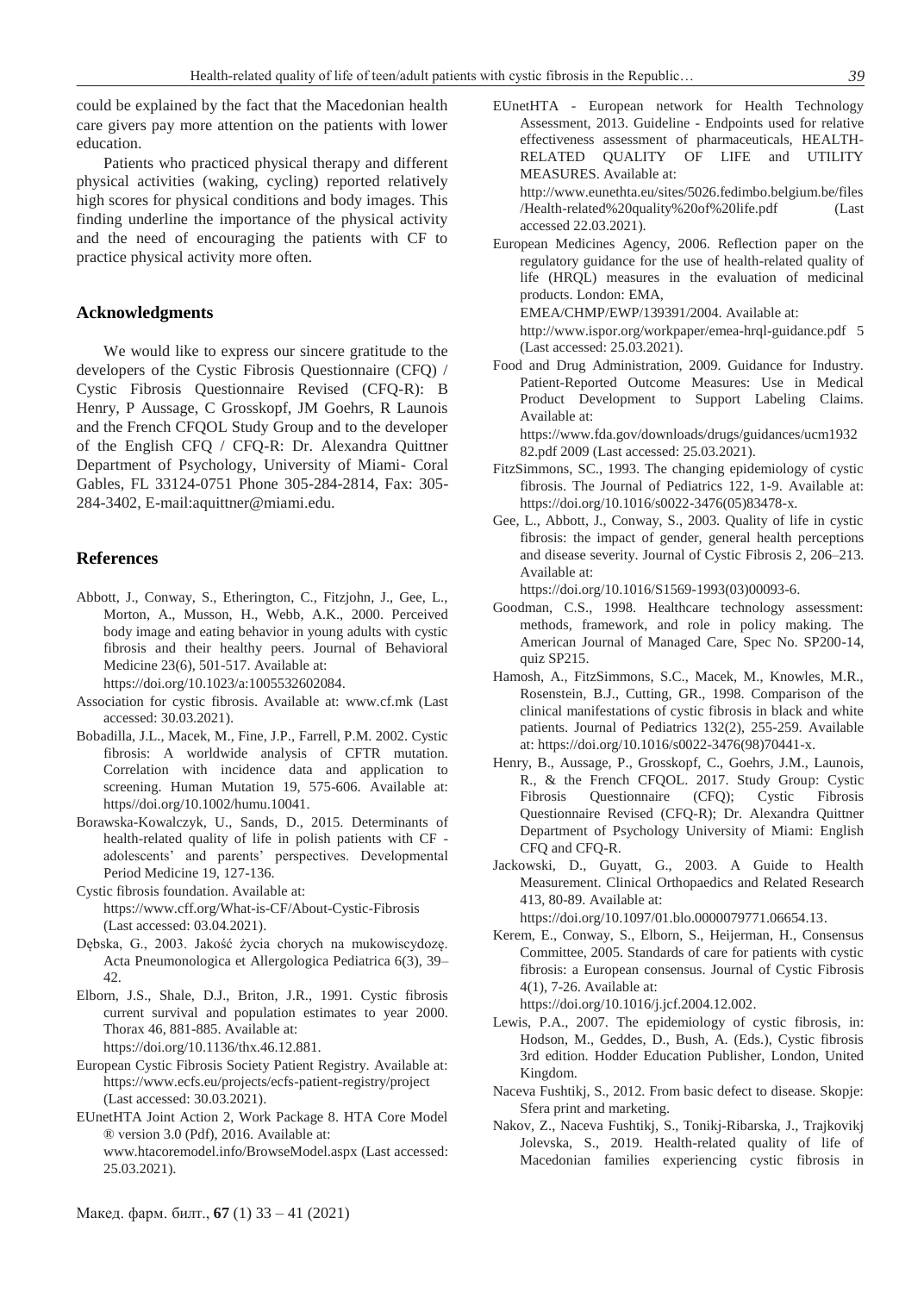paediatric practice. Folia Medica 61(2), 213-222.

- Nakov, Z., Naceva Fushtikj, S., Acevski, S., Tonikj-Ribarska, J., Trajkovikj Jolevska, S., 2020. Social aspect as a part of HRQoL in patients with cystic fibrosis in Republic of North Macedonia. Macedonian Pharmaceutical Bulletin 66(Supl 1), 167-168. Available at: [https://doi.org/10.33320/maced.pharm.bull.2020.66.03.08](https://doi.org/10.33320/maced.pharm.bull.2020.66.03.083) [3.](https://doi.org/10.33320/maced.pharm.bull.2020.66.03.083)
- Schneiderman, J.E., Wilkes, D.L., Atenafu E.G., Nguyen, T., Wells, G.D., Alarie, N., Tullis, E., Lands, L.C., Coates, A.L., Corey, M., Ratjen, F., 2014. Longitudinal relationship between physical activity and lung health in patients with cystic fibrosis. European Respiratory Journal 43, 817-823. Available at:

[https://doi.org/10.1183/09031936.00055513.](https://doi.org/10.1183/09031936.00055513)

- SPSS statistical software. International Business Machines Corp. Armonk, New York.
- Stofa, M., Xanthos, T., Ekmektzoglou, K., Chalkias, A.,

Barouxis, D., Pantazopoulos, I., Iacovidou, N., 2016. Quality of life in adults with cystic fibrosis: The Greek experience. Pneumonologia I Alergologia Polska 84(4), 205-211.

- Swisher, A.K., Erickson, M., 2008. Perceptions of Physical Activity in a Group of Adolescents with Cystic Fibrosis. Cardiopulmonary Physical Therapy Journal 19(4), 107- 113.
- Tsui, LC., Buchwald, M., 1991. Biochemical and molecular genetics of cystic fibrosis. Advances in Human Genetics 20, 153-166. Available at: [https://doi.org/10.1007/978-1-](https://doi.org/10.1007/978-1-4684-5958-6_4) [4684-5958-6\\_4.](https://doi.org/10.1007/978-1-4684-5958-6_4)
- Zemanick, T., Harris, K., Conway, S., Konstan, M.W., Marshall, B., Quittnere, A., 2010. Measuring and improving respiratory outcomes in cystic fibrosis lung disease: Opportunities and challenges to therapy. Journal Cystic Fibrosis 9, 1-16. Available at: [https://doi.org/10.1016/j.jcf.2009.09.003.](https://doi.org/10.1016/j.jcf.2009.09.003)

**Резиме**

# **Испитување на квалитет на живот во однос на здравјето кај адолесценти/возрасни пациенти со цистична фиброза во Република Северна Македонија**

Зоран Наков $^{1^*}$ , Стевче Ацевски $^2$ , Валентина Велкоска $^3$ , Стојка Нацева Фустиќ $^4$ , Наталија Наков<sup>5</sup>, Јасмина Тониќ Рибарска<sup>5</sup>, Сузана Трајковиќ Јолевска<sup>5</sup>

> *<sup>1</sup>Ново Нордиск Фарма ДООЕЛ, бул. Октомвриска Револуција 18, 1000 Скопје, Р. Северна Македонија <sup>2</sup>Рош Македонија ДООЕЛ, ул. Кирил и Методиј 7, 1000 Скопје, Р. Северна Македонија* <sup>3</sup>Факултет за медицински науки, Универзитет "Гоце Делчев" Штип, *ул. Љубен Иванов 25, 2000 Штип, Р. Северна Македонија <sup>4</sup>Универзитетска клиника за детски болести, Универзитет "Св. Кирил и Методиј", ул. Мајка Тереза 47, 1000 Скопје, Р. Северна Македонија <sup>5</sup>Фармацевтски факултет, Универзитет "Св. Кирил и Методиј", ул. Мајка Тереза 47, 1000 Скопје, Р. Северна Македонија*

**Клучни зборови:** цистична фиброза, квалитет на живот во однос на здравјето, дигестивна функција, дневни активности

Во ова студија се презентирани резултати за квалитетот на живот во однос на здравјето кај адолесценти/возрасни пациенти со цистична фиброза во Република Северна Македонија. Ваков тип на истражување кај нас е спроведен за прв пат. Примарна цел на истражувањето беше да се направи процена на квалитетот на живот во однос на здравјето кај оваа група пациенти а секундарна цел беше овие добиени резултати да се поврзат со моментална терапија која ја добиваат пациентите вклучени во ова истрaжување.

Во истражувањето беа вклучени вкупно 31 пациент, со користење на ревидираниот прашалник за испитување на квалитет на живот во однос на здравјето за пациенти со цистична фиброза и дополнителни прашања за тековниот медицински третман на оваа група испитаници.